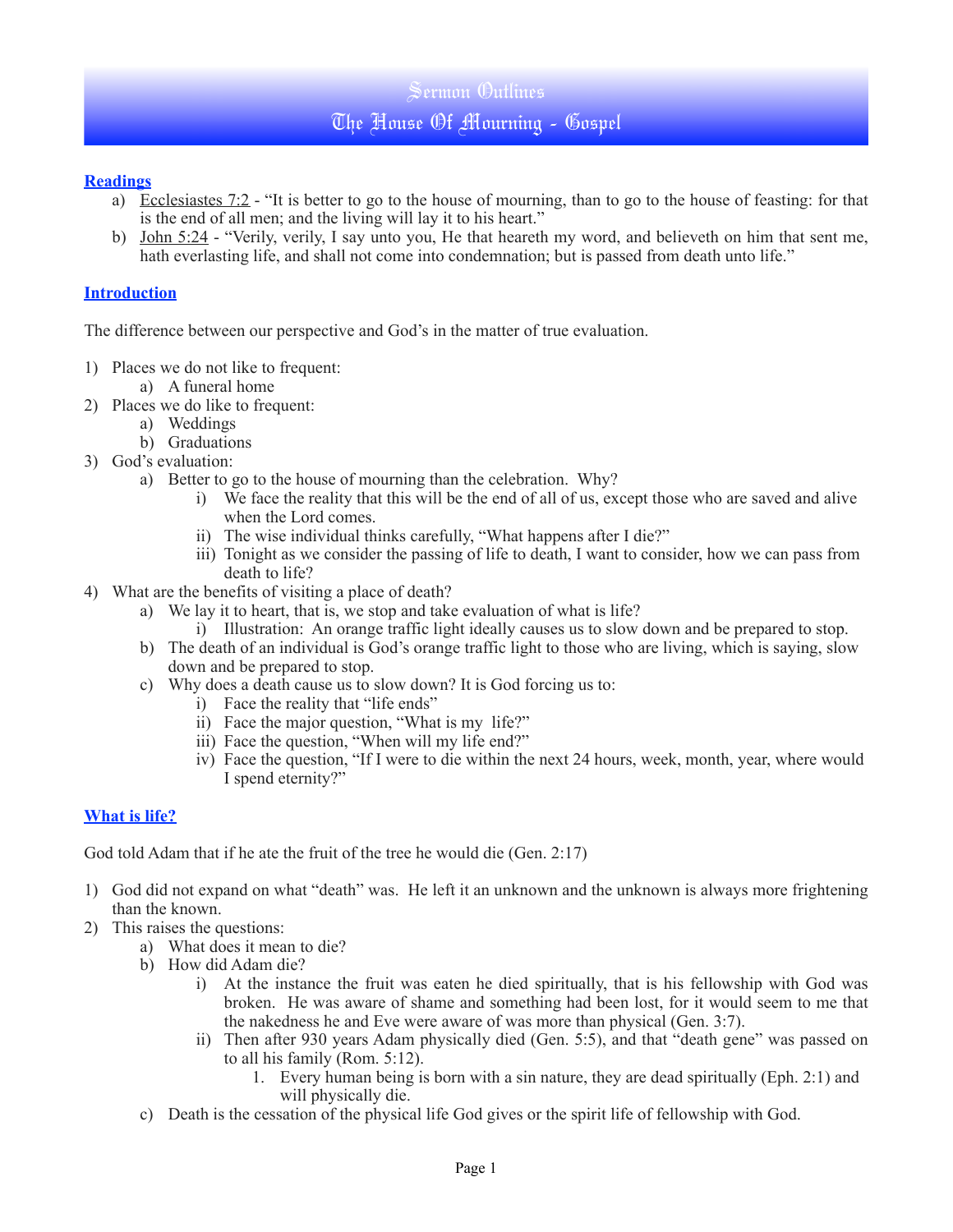# Sermon Outlines

# The House Of Mourning - Gospel

# **The Delusion Of Denial**

Satan does not want man to see his true condition before Him therefore he has multiple tactics to prevent him from thinking about his condition before God and the afterlife, some of which are:

- a) Deny that man is dead and can by works merit God's salvation, i.e if I do the best I can, etc.
- b) Have man focus on the here and now and not think about eternity, only sports, entertainment, business, etc.
- c) Deny there is a God and when an individual dies there is no after life.
- d) Deny that man without God cannot be satisfied therefore, Satan will attempt to give life meaning without God, for instance:
	- i) Physically: Arnold Schwarzenegger could have thought, "If only I could be the best body builder in the world then I would be happy". But, fame and fortune did not bring satisfaction and contentment.
	- ii) Abilities: Pavarotti could have thought, "If only I could be the best tenor in the world then I would be happy". But, fame and fortune did not bring satisfaction and contentment.
	- iii) Man comes to points in his life and often at the end finds it empty.
		- 1. Absalom died without ever receiving the priority of the leadership which he longed for (2 Sam. 15:1-6).
			- (a) His life ended in disappointment and spiritual death, which is evident from his father's wailings (2 Sam. 19:4).
		- 2. Haman suffered from an imagined distinguished glory (Esther 6:1), and in the end, physical and spiritual death (Esther 7:10).
		- 3. Cain refused the truth of God's way (Gen. 4:7) and in the end physical and spiritual death (Gen. 4:16).
			- (a) He lived the rest of his life knowing there was no salvation for him.
			- (b) Could that happen to an individual today? Absolutely!
		- 4. Bob Marley, the music legend, was the inspiration behind many liberal movements in the world such as the Rastafari movement and legalizing marijuana. At 36 years of age he died from skin cancer in 1981. His last words were spoken to his son Ziggy, "Money can't buy life".
		- 5. Sir Winston Churchill's reported last words were, "I'm bored with it all."

#### **Nothing this world has to offer can save or satisfy**.

### **The Leading Question**

Of my considered priorities one question remains, "What can I carry with me when I die?"

- a) The funeral home does not have a single coffin or casket with a place for a wallet or check book.
- b) We are forced to consider: "What did"
	- i) What did Michelangelo carry with him of his great artistry when he died? Nothing!
	- ii) What did Mozart carry with him of his glorious music when he died? Nothing!
	- iii) What did Einstein carry with him of his great thinking ability when he died? Nothing!
- c) God's evaluation and exhortation:
	- i) "What shall it profit a man, if he shall gain the whole world, and lose his own soul?" (Mk. 8:36) Nothing!
	- ii) "Better to go to the house of mourning," for it is the end of all men and the wise take it to heart (Ecc. 7:2).
	- iii) "O that they were wise, that they understood this, that they would consider their latter end!" (Deut. 32:29)
	- iv) "Prepare to meet thy God" (Amos 4:12)